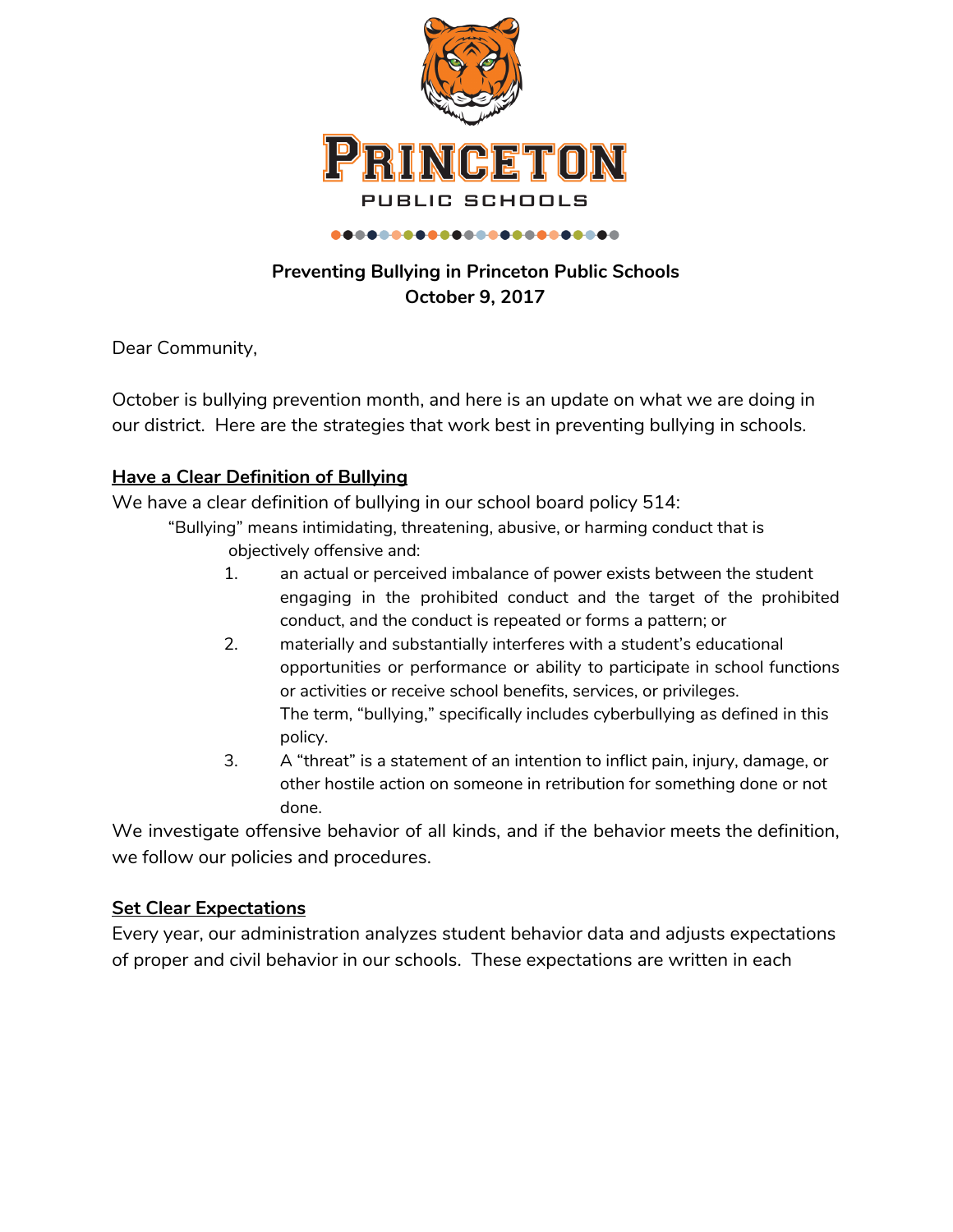school's student handbooks. These handbooks are then approved by the school board. One example of alterations of expectations might be the incorporation of cyber bullying.

We use PBIS (Positive Behavioral Interventions and Support) in each of our schools. PBIS is a framework of school discipline which focuses upon schoolwide systems of support and incorporate proactive strategies. Students are taught to create a positive school environment by using a continuum of positive behavior support.

#### **Educate the Staff**

Every year, we have learning sessions with all of the adults in our district, with the opportunity to learn about bullying prevention. Last summer, we had a PBIS all day session for people to attend. This fall we had an all staff workshop on Social Emotional Learning. Our administrators and grades 6 through 12 teachers and coaches also had a workshop on harassment and bullying prevention. It is an ongoing process.

#### **Reward Positive Behaviors**

It is no secret that each school in our district takes PBIS, or Tiger Pride, seriously. At each level, from our Early Childhood, through our High School, the adults are looking for behaviors aligned with our expectations, and we reward the behavior. In order to learn positive behaviors, we use evidence-based curriculum to teach appropriate behaviors.

At the Primary School level, each teacher spends time, instructing our students by the use of the Second Step curriculum. Using the Second Step curriculum has been shown to decrease problem behaviors and increase school success by promoting self-regulation, safety, and support. The Intermediate School teachers and administration work together every summer, designing a curriculum which reflects the students' greatest needs. This year their theme is to "Let Tiger Pride Be Your Guide." The Middle School uses the Olweus curriculum, which is the most researched and best-known bullying prevention program for Middle School students. For the High School level, students themselves have planned strategies to prevent any offensive behaviors. Student Council participated in Kindness in Chalk on Monday, October 2nd. Students wrote positive messages on the sidewalk that students saw as they walked into school. They will also have a school dress-up day for people to wear Blue on Wednesday, October 18th. Blue is the color to promote "Being Nice To People." They are also making clothespins that have a blue ribbon on them to promote kindness. The clothespins will also have positive messages on the back side. There is a PBIS committee with a year long plan of ways to engage student in positive behaviors.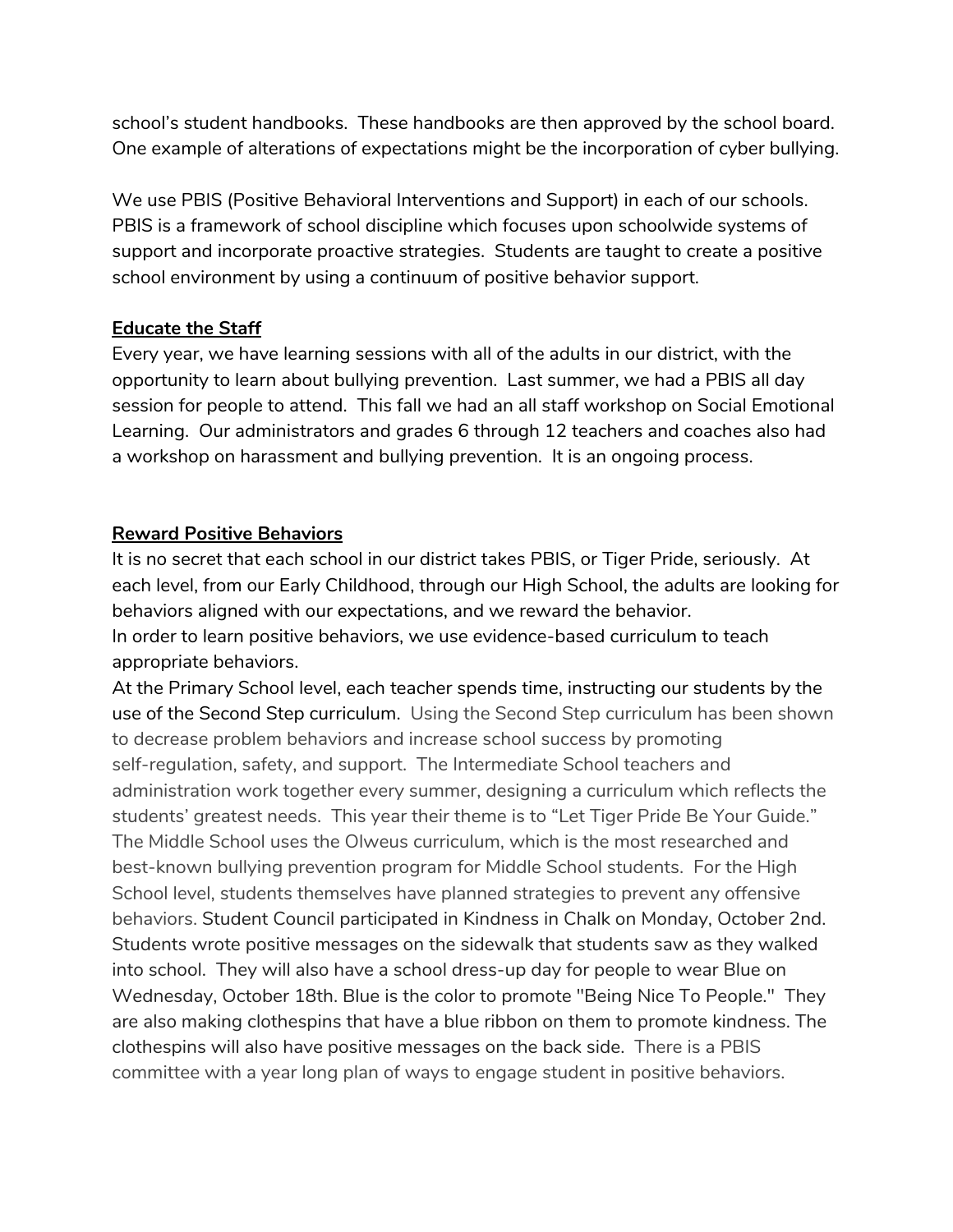### **Have Open Communication**

It is very important for everyone to work together to prevent bullying in schools, and so students and staff are encouraged to report any incidents of concern. On the parent portal, there is a button available to report any offensive behavior. This is monitored by each school's administration.

# **Engage Families**

Bullying prevention takes the cooperation of all of the adults in students' lives. We ask families to help us by:

- Staying connected with your child to listen for any concerns.
- $\bullet$  Explain to your child what bullying is, by teaching them the definition.
- Tell your child to report anything that he or she may experience or witness.
- Teach your child to be empathetic. Being kind is the root of all good!
- Set a good example as your child's first role model.
- Look for any warning signs that your child may be the victim of bullying.
	- Unexplainable injuries.
	- Lost or destroyed clothing, books, electronics, or jewelry.
	- $\circ$  Frequent headaches or stomach aches, feeling sick or faking illness.
	- $\circ$  Changes in eating habits, like suddenly skipping meals or binge eating
	- Difficulty sleeping or frequent nightmares.

# **Statistics**

We have good statistics here in Princeton. Our schools have been named Exemplary by PBIS many times. Our whole district is engaged in this framework, and getting the awards reinforce our fidelity of the program.

Every three years, for the past 30 years, our students have participated in the Minnesota Student Survey. One section of the questions include safety of students at school, related to bullying. Thankfully, we had better statistics than the state average.

From our yearly Families and Student surveys, our 2017 results showed 83% of our families feel their children are safe in our schools. Students themselves reported the 86% of them feel safe in our schools.

We will never be satisfied until we have 100% of our students and their families feel safe in our schools.